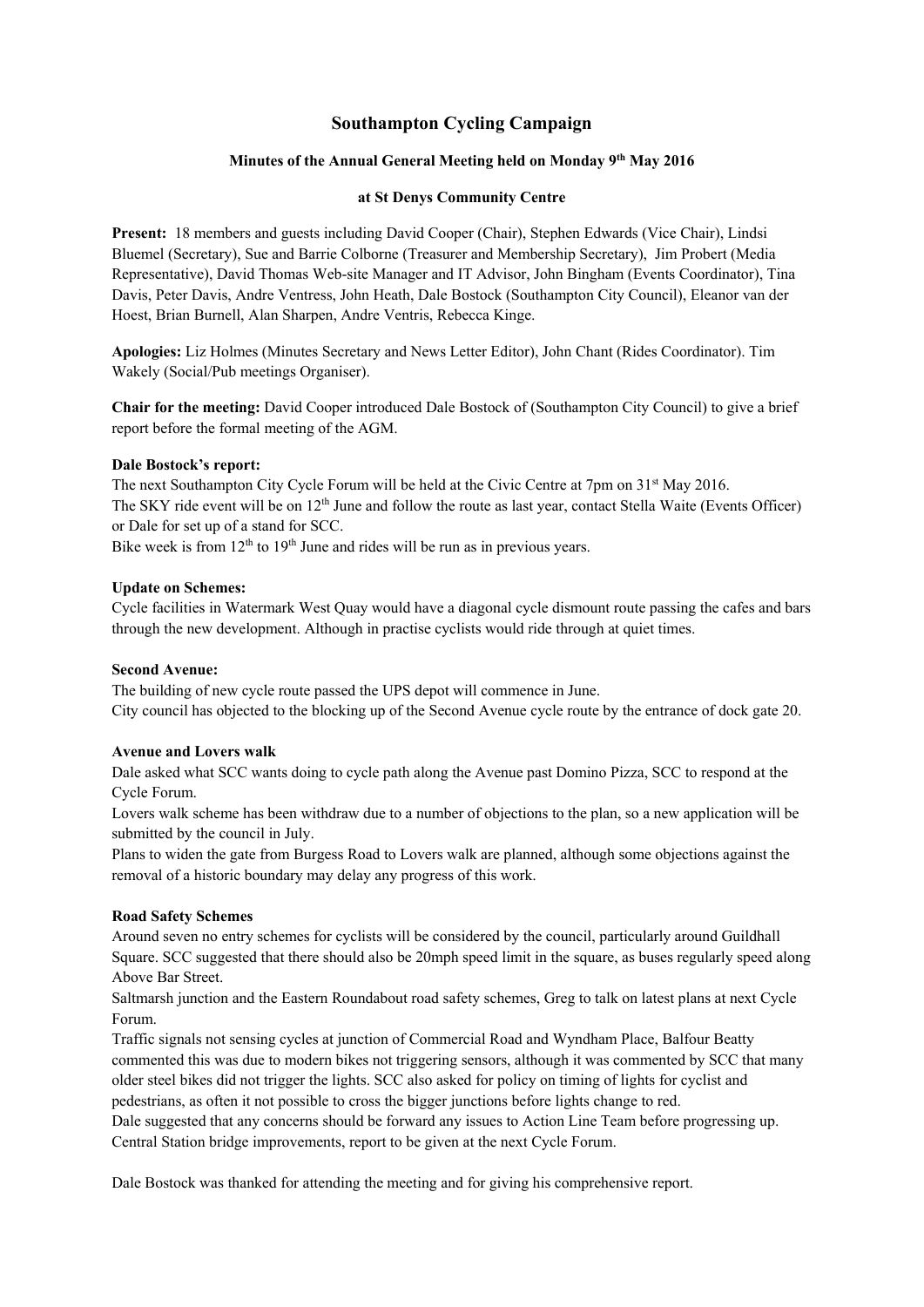# **AGM**

## **Report from Chairman:**

David thanked all at SCC for their help and contribution throughout the year. Particularly in improving relationships with the council, but was still frustrated by the slow progress that some tasks take. Even so he would not be shy in demanding that appalling cycling issues be addressed speedily whatever the City Council think.

David was thanked by SCC for been Chair for the year.

# **Reports from Officers:**

1. Treasurer and Membership Secretary Sue Colborn presented the accounts and reported that total funds stood at £793.04 for the accounting year May 2015 to April 2016. There were 57 paid up members and income is slightly up from last year. It was noted that the biggest outgoing were the rent and newsletter, although currently we have free rent at St Deny's Community Centre, this could be charged at a future date. The newsletter will be published once a year in early December, so that it can be distributed with membership renewals. To encourage new members to join SCC membership will be reduced to £5.00 for waged and £3.00 for concessions. The accounts were gratefully accepted by the meeting.

Accounts from May 2015 – April 2016

| Income:                  |         |                        |
|--------------------------|---------|------------------------|
| <b>Starting Balance</b>  | £703.90 |                        |
| Membership               | £610.00 |                        |
| Donations                | £35.00  | Total Income £1348.90  |
| Outgoings:               |         |                        |
| Rent                     | £158.40 |                        |
| <b>Newsletters</b>       | £243.00 |                        |
| CTC Membership           | £75.00  |                        |
| Election Survey 2015     | £51.84  |                        |
| Stamps/envelopes         | £20.12  |                        |
| Photocopies (L. Bluemel) | £7.50   | Total Expenses £555.86 |
| Balance:                 | £739.04 |                        |

2. Secretary Lindsi Bluemel reported that the new "Working Party" system of dealing with issues has worked well and made her job much easier, so was willing to stand for another year as Secretary. It has still been another very busy year with Planning applications, court cases to attend and following up Road accidents. Lindsi raised the issue of SCC Constitution, and requested that a working party is set up to revise it, perhaps on the lines of the Portsmouth Cycling Campaign.

## **Election of Officers:**

Chair: David Cooper was willing to stand for another year. Proposer: Tina Davis Seconder: Stephen Edwards Vote: Elected nem con.

Vice Chair: Stephen Edwards was willing to stand for another year. Proposer: David Cooper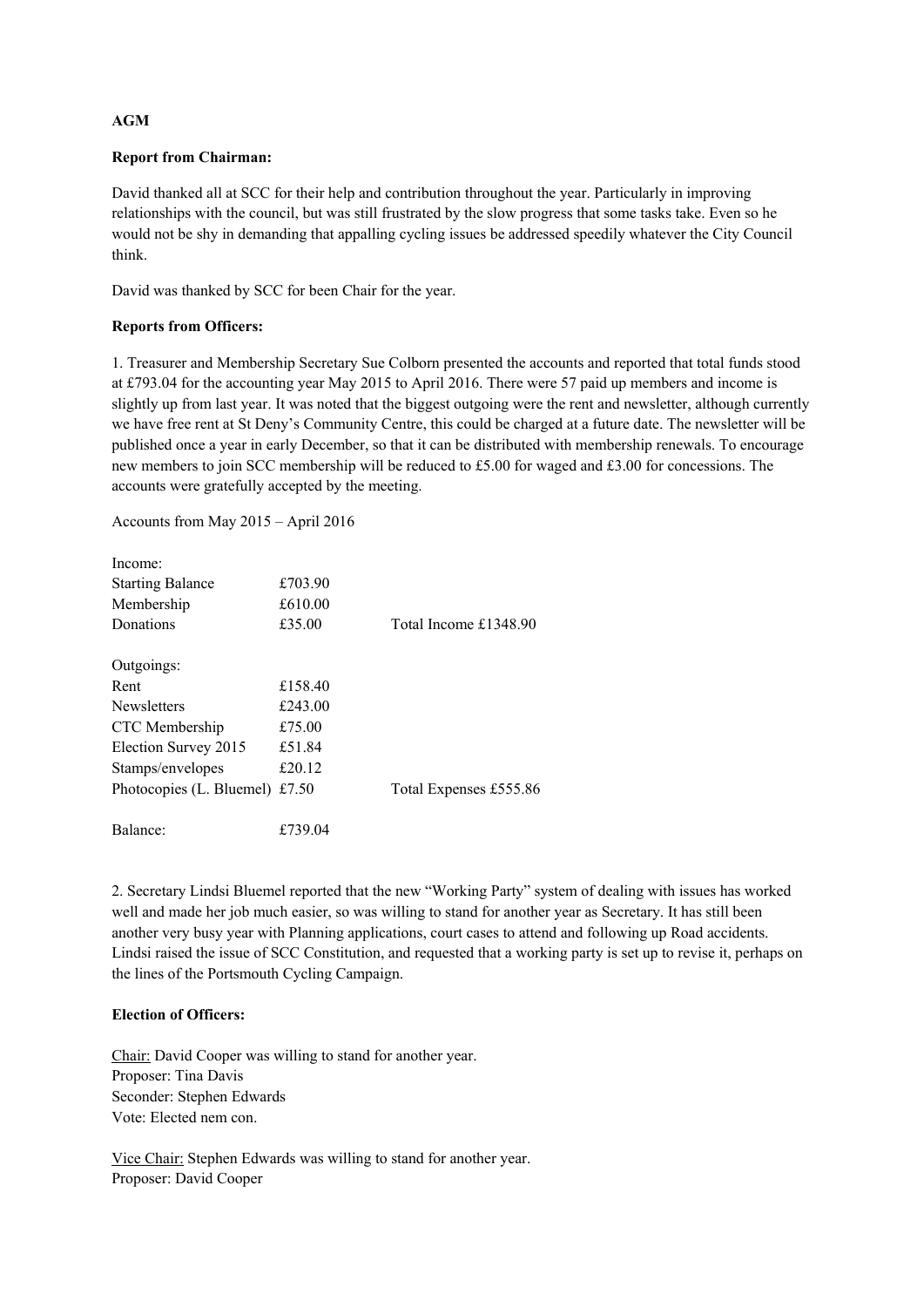Seconder: Lindsi Bluemel Vote: Elected nem con.

Secretary: Lindsi Bluemel was happy to continue with this role for another year now that the Working Party's work well, and with the support of the Chair and Vice Chair. Proposer: David Cooper Seconder: Sue Colborn Vote: Elected nem con.

Treasurer and Membership Secretary: These roles were usefully and practically carried out together. Sue had carried out this work for many years with Barrie's help and was willing to continue. Proposer: David Cooper Seconder: Sue Colborn Vote: Elected nem con.

Minutes Secretary: Jim Probert was willing to stand for this post, but would have to relinquish his public relations role as media rep. Proposer: Sue Colborn Seconder: David Cooper Vote: Elected nem con.

News Letter Editor: Liz Holmes had carried out this role very successfully and was willing to continue. Proposer: David Cooper Seconder: Peter Davis Vote: Elected nem con.

Media Representative: As there is no post holder for this role, David Cooper and Stephen Edwards would jointly take on this role as Chair and Vice Chair. Vote: Elected nem con.

Web-site Manager and IT Advisor: David Thomas was the current post holder and wished to continue in this role. Proposer: David Cooper Seconder: Stephen Edwards Vote: Elected nem con.

Rides Coordinator: This role is currently vacant, Lindsi Bluemel to liaise with John Chant to see if he is willing to take up this role. Vote: Not Elected

Event Coordinator: John Bingham was happy to continue role promoting SCC at events and organising Critical mass rides. Proposer: Sue Colborn Seconder: David Cooper Vote: Elected nem con.

Social Media Coordinator: Andre Ventris nominated himself for this new role which would cover publicity on Facebook. Vote: Elected nem con.

Social / Pub meetings Organiser: Stephen Edwards was willing to take on this role. Vote: Elected nem con.